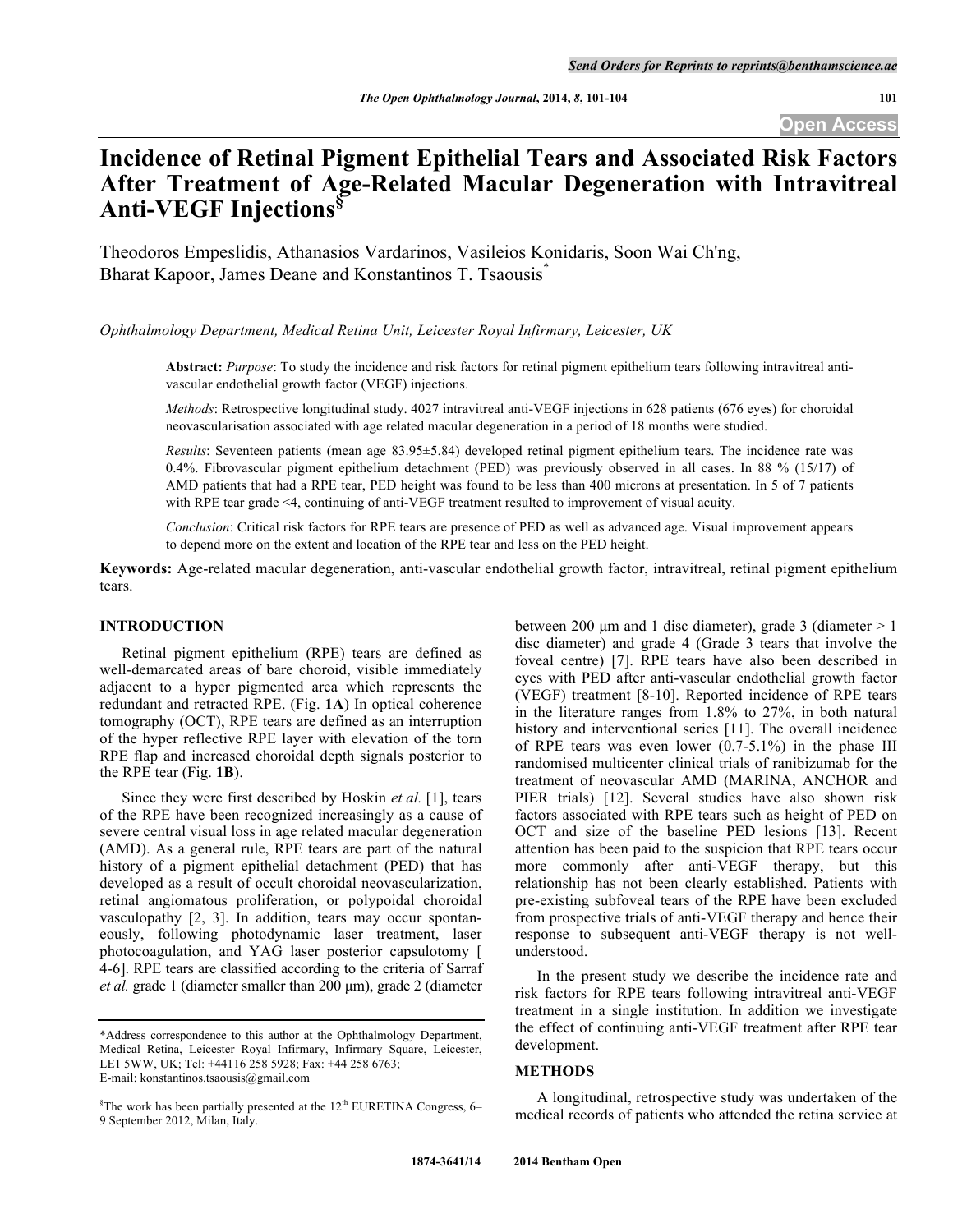

**Fig. (1). A**: Color fundus photograph showing an RPE tear. **B**: OCT of the same patient illustrating clearly the increase of the choroidal depth signal in areas of RPE absence (white arrows).

the Leicester Royal Infirmary between May 2010 and December 2011. Eligibility criteria for the study included: identification of occult subretinal CNV on indocyanine green angiography (ICGA), treatment with intravitreal injections of ranibizumab (Lucentis; Genentech, Inc, South San Francisco, CA) or bevacizumab (Avastin; Genentech) and follow up of at least 12 months. Exclusion criteria were: other previous treatment (laser, photodynamic therapy), ocular abnormalities other than AMD affecting visual function or treatment outcome. The treatment plan included a 3-monthly loading phase of intravitreal injections. Further injections provided depending on the OCT detection of subretinal fluid (SRF), intraretinal fluid (IRF), and persistence or recurrence of PED. Patients were evaluated on a regular basis (maximum intervals of 3 months) for at least 12 months.

RPE tears were diagnosed based on fundus examination, Spectral Domain optical coherence tomography (OCT) (3D OCT-1000, Topcon Corporation, Tokyo, Japan), and fundus fluorescein angiography (FFA). RPE tears were then classified according to the criteria of Sarraf. In our service, intravitreal anti-VEGF injections were continued even after a RPE tear development, except from grade 4 tears.

Data were collected retrospectively, and the completed data forms were analyzed with Microsoft Excel 2010 for Windows (Microsoft Corporation, Redmond, WA, USA).

## **RESULTS**

A total of 628 patients (mean age 80.9±7.3 years), 676 eyes and 4027 injections were analysed. RPE tears developed in 17 cases (0.4%) (12 women). Mean age of this group of patients was 83.94±5.84 years. 14/17 of the patients that developed RPE tear were over 80 years old.

15/17 patients had a PED height of less than 400 microns at presentation and developed RPE tears within 6 months after the intravitreal anti-VEGF treatment initiation. 14 patients developed RPE tear earlier than the sixth intravitreal injection.

The visual outcome was poor in 10 patients, as they had Grade 4 RPE tears. The remaining 7 patients had Grade 1-3 RPE tears and visual acuity slightly improved in 5 of them with the continuation of their anti-VEGF treatment (Table **1**).

| <b>Patient</b> | VA (at RPE Tear) | VA (After 12 Months) | Outcome  |
|----------------|------------------|----------------------|----------|
|                | 0.6              | 0.6                  | Stable   |
| 2              | 1.0              | 0.84                 | Improved |
| 3              | CF               | 0.82                 | Improved |
| 4              | 0.6              | 1.0                  | Worsened |
| 5              | 1.12             | 0.96                 | Improved |
| 6              | 1.2              | 0.92                 | Improved |
|                | 0.8              | 0.64                 | Improved |

| Table 1. | Visual acuity (LogMAR) of patients that developed |  |
|----------|---------------------------------------------------|--|
|          | RPE tear and continued anti-VEGF treatment.       |  |

#### **DISCUSSION**

In terms of visual prognosis in RPE tears, even if the short-term visual prognosis is relatively unchanged by RPE tears, they are associated with a slow decrease in vision in the long term, often resulting in a severe visual disability. RPE tears are associated with subretinal bleeding and development of disciform scars that lead to this poor visual prognosis. However, few reports have described that anti-VEGF can improve the outcome of this condition [14-17]. Repopulation of the RPE after pigment epithelium tear has been described as one potential avenue for post-tear visual gains by Peiretti *et al.* [18], in a patient with RPE tear and polypoidal choroidal neovascularisation. There are suggestions that persistent anti-VEGF therapy is important to continue to suppress the neovascular activity in cases of RPE tears grade 3 or lower [19-21]. Therefore, in these cases the possible clinical benefits tend to appear at 3 months' time.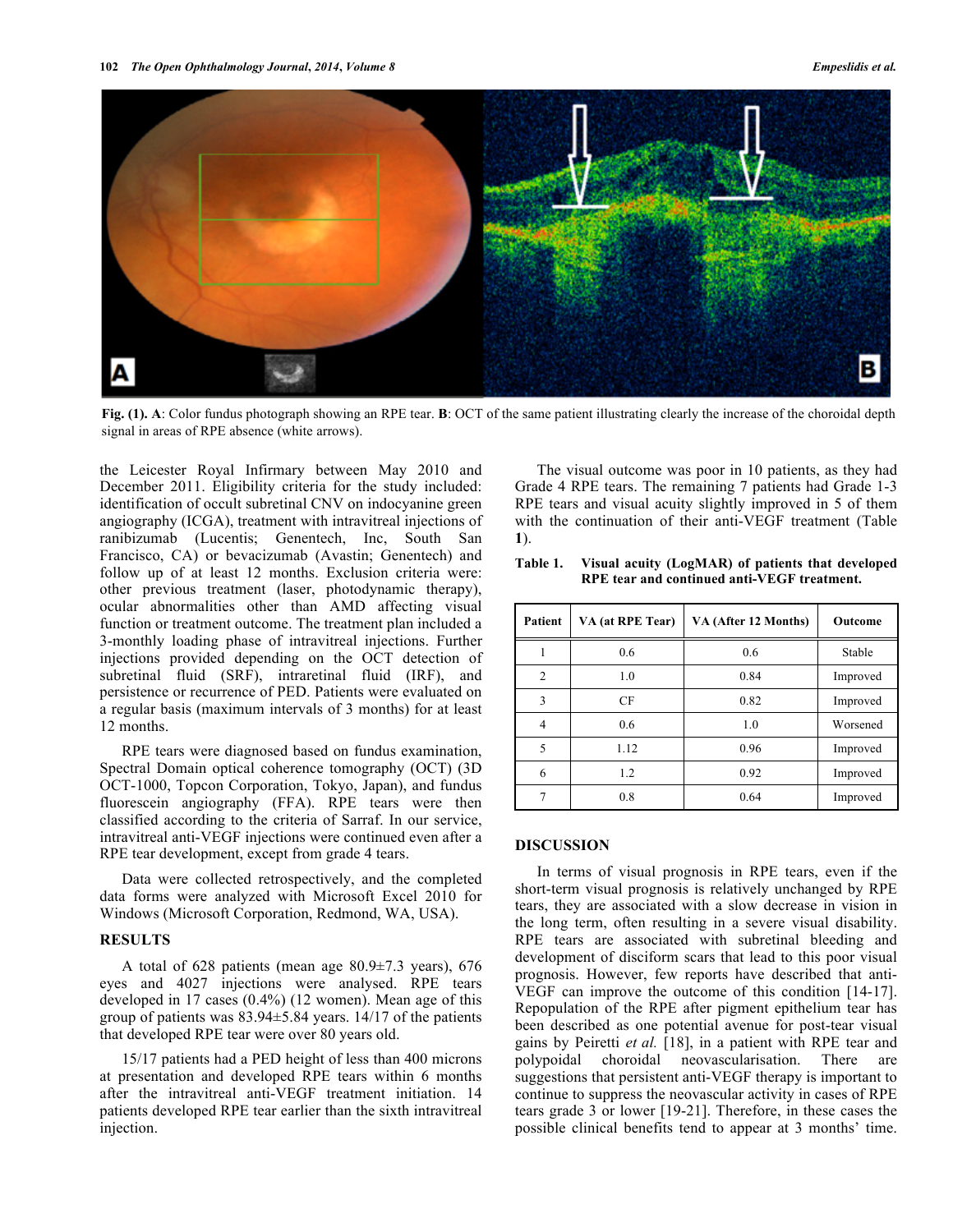For grade 4 RPE tears, macular surgery with macular translocation or an RPE graft could be an option [22, 23]. It is debatable if a more aggressive or alternatively a more reserved treatment regime would result in better visual results.

The overall incidence rate reported in our study (0.4%) was comparable to the reported literature. Presence of fibrovascular PED appears to be a significant risk factor for the development of RPE tears in AMD. Large PED diameter and vertical height on OCT ( $>400 \mu m$ ) have been shown to increase the risk of RPE tear. However, our study shows that 88% (15/17) of the RPE tears developed from PEDs with height less than 400 µm. This finding is very interesting and implies that PED height may not be such a decisive risk factor for RPE tears development. Since the mean age of our cases was over 80 years, one can hypothesize that the integrity of the RPE is an additional factor leading to tearing of older people compromised retinal pigment epithelium. Saraff's RPE tear classification system comprises a solid base for the study of the entity and in our opinion additional parameters as age and RPE thickness could attribute to an even more complete explanation and prognosis of this devastating condition.

It has also been shown that RPE tears always developed relatively close to the initiation of the anti-VEGF treatment (1-3 months). The mean number of injections before the diagnosis of a new RPE tear in our study was 7.2. RPE tears might be initiated during anti-VEGF therapy, as a result of tractional forces at the level of RPE [24]. The time association between the development of RPE tears and the initiation of anti-VEGF treatment cannot prove a causative relation, but it should be taken into consideration as a complication of the treatment.

Further studies are needed to address when patients with RPE tears should receive treatment. Retreatment decisions are complex, given that fluid leakage may occur not only due to choroidal neovascular activity, but also secondary to the absence of RPE, which functions to pump out fluid from the subretinal space.

A workable limitation of the current study is its retrospective nature. Nevertheless, the study was conducted in a large referral center where the accuracy of data is assured. Another limiting factor could be considered the inclusion of two eyes for some patients. However, all of our cases were unilateral so no further analysis was needed.

In conclusion, this study demonstrates that a considerable risk factor for RPE tears development is a previously diagnosed PED. In the majority of our cases, PED height was not as critical factor as the patient's age, showing a possible age dependent resistance of the RPE to stretching caused by the PED.

Large randomised controlled clinical studies may be necessary to establish the burden of possible risk factors as well as to define the optimum management after a retinal pigment epithelium tear in patients with age related macular degeneration.

## **CONFLICT OF INTEREST**

The authors confirm that this article content has no conflict of interest.

## **ACKNOWLEDGEMENTS**

Declared none.

## **REFERENCES**

- [1] Hoskin A, Bird AC, Sehmi K. Tears of detached retinal pigment epithelium. Br J Ophthalmol 1981; 65: 417-22.
- [2] Michels S, Aue A, Simader C, Geitzenauer W, Sacu S, Schmidt-Erfurth U. Retinal pigment epithelium tears following verteporfin therapy combined with intravitreal triamcinolone. Am J Ophthalmol 2006; 141: 396-98.
- [3] Gutfleisch M, Heimes B, Schumacher M, *et al*. Long-term visual outcome of pigment epithelial tears in association with anti-VEGF therapy of pigment epithelial detachment in AMD. Eye (Lond) 2011; 25: 1181-6.
- [4] Decker WL, Sanborn GE, Ridley M, Annesley WH, Jr., Sorr EM. Retinal pigment epithelial tears. Ophthalmology 1983; 90: 507-12.
- [5] Gass JD. Retinal pigment epithelial rip during krypton red laser photocoagulation. Am J Ophthalmol 1984; 98 $(6)$ : 700-6.
- [6] Vardarinos A, Empeslidis T, Periysamy K, *et al.* Tear of retinal pigment epithelium following YAG laser posterior capsulotomy in a patient on Anti-VEGF Treatment for AMD: Six Months' Follow-Up. Case Rep Ophthalmol 2012; 3: 221-5.
- [7] Sarraf D, Reddy S, Chiang A, Yu F, Jain A. A new grading system for retinal pigment epithelial tears. Retina 2010; 30: 1039-45.
- [8] Dhalla MS, Blinder KJ, Tewari A, Hariprasad SM, Apte RS. Retinal pigment epithelial tear following intravitreal pegaptanib sodium. Am J Ophthalmol 2006; 141: 752-4.
- [9] Chan CK, Meyer CH, Gross JG, *et al*. Retinal pigment epithelial tears after intravitreal bevacizumab injection for neovascular agerelated macular degeneration. Retina 2007; 27: 541-51.
- [10] Smith BT, Kraus CL, Apte RS. Retinal pigment epithelial tears in ranibizumab treated eyes. Retina 2009; 29: 335-9.
- [11] Cunningham ET, Jr., Feiner L, Chung C, Tuomi L, Ehrlich JS. Incidence of retinal pigment epithelial tears after intravitreal ranibizumab injection for neovascular age-related macular degeneration. Ophthalmology 2011; 118: 2447-52.
- [12] Lommatzsch A, Heimes B, Gutfleisch M, Spital G, Zeimer M, Pauleikhoff D. Serous pigment epithelial detachment in age-related macular degeneration: comparison of different treatments. Eye (Lond) 2009; 23: 2163-8.
- [13] Doguizi S, Ozdek S. Pigment epithelial tears associated with antivegf therapy: incidence, long-term visual outcome, and relationship with pigment epithelial detachment in age-related macular degeneration. Retina 2013. [Epub ahead of print].
- [14] Coco RM, Sanabria MR, Hernandez AG, Fernandez Munoz M. Retinal pigment epithelium tears in age-related macular degeneration treated with antiangiogenic drugs: a controlled study with long follow-up. Ophthalmologica 2012; 228: 78-83.
- [15] Konstantinidis L, Ambresin A, Zografos L, Mantel I. Retinal pigment epithelium tears after intravitreal injection of ranibizumab for predominantly classic neovascular membranes secondary to age-related macular degeneration. Acta Ophthalmol 2010; 88: 736- 41.
- [16] Lesniak SP, Fine HF, Prenner JL, Roth DB. Long-term follow-up of spontaneous retinal pigment epithelium tears in age-related macular degeneration treated with anti-VEGF therapy. Eur J Ophthalmol 2011; 21: 73-6.
- [17] Rouvas AA, Ladas ID, Georgalas I, Vergados I, Papakonstantinou D, Kotsolis AI. Ranibizumab for the treatment of exudative agerelated macular degeneration associated with retinal pigment epithelial tear. Retina 2011; 31: 1083-8.
- [18] Peiretti E, Iranmanesh R, Lee JJ, Klancnik JM, Sorenson JA, Yannuzzi LA. Repopulation of the retinal pigment epithelium after pigment epithelial rip. Retina 2006; 26: 1097-9.
- [19] Garg S, Brod R, Kim D, Lane RG, Maguire J, Fischer D. Retinal pigment epithelial tears after intravitreal bevacizumab injection for exudative age-related macular degeneration. Clin Experiment Ophthalmol 2008; 36: 252-6.
- [20] Lalwani GA, Rosenfeld PJ, Fung AE, *et al*. A variable-dosing regimen with intravitreal ranibizumab for neovascular age-related macular degeneration: year 2 of the PrONTO Study. Am J Ophthalmol 2009; 148: 43-58.
- [21] Bartels S, Barrelmann A, Book B, *et al*. Tear in retinal pigment epithelium under anti-VEGF therapy for exudative age-related